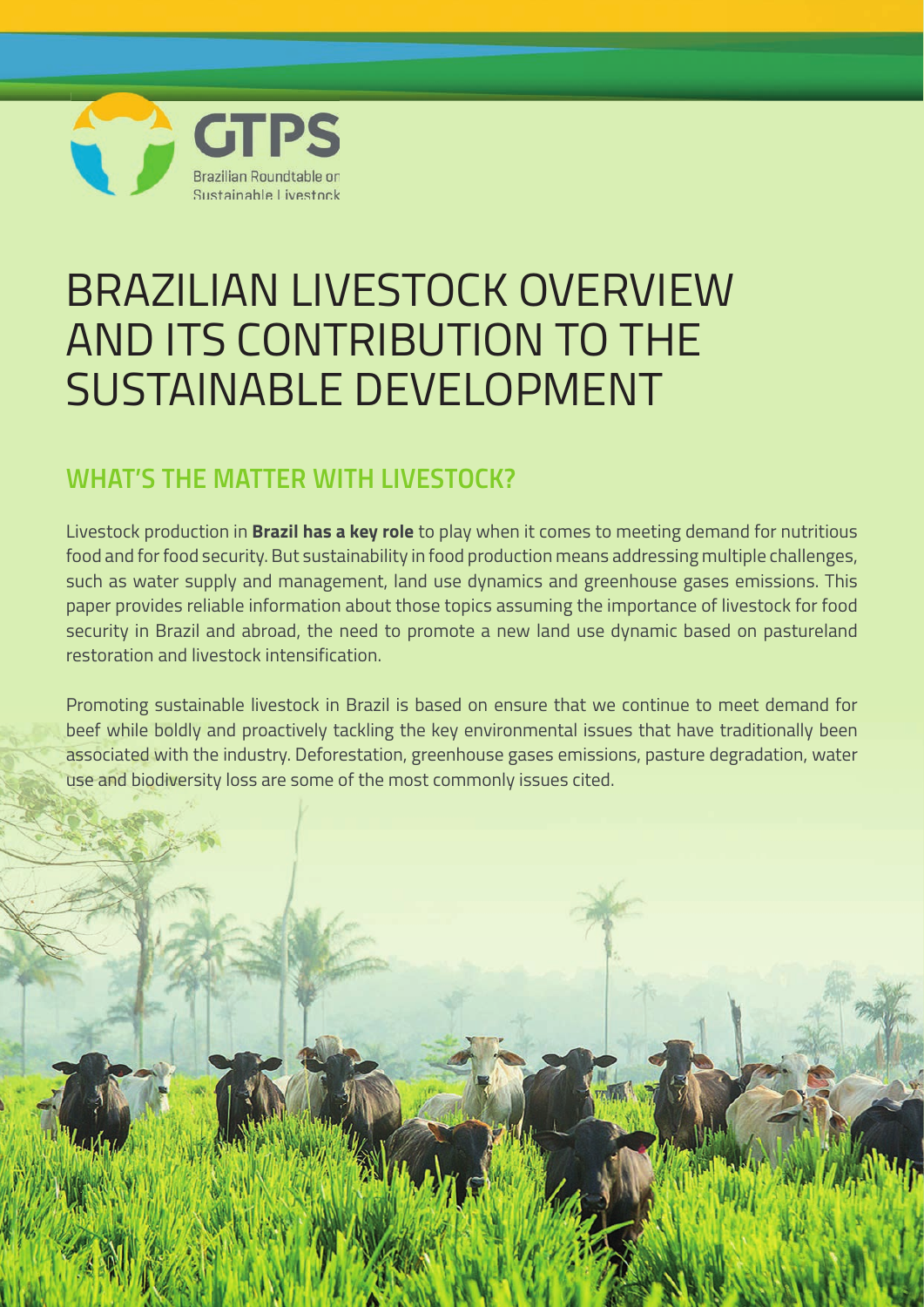

Livestock is usually singled out as the main cause of deforestation in Brazil. However, it is not possible to establish a clear and automatic causation between livestock production and deforestation. While livestock production is a natural activity in any area already cleared, there are many different and complex drivers of deforestation in Brazil. Indeed, the very notion that the expansion of livestock production relies on deforestation is outdated and misinformed: the trend over the next 15 years will be for the total land area dedicated to livestock production to significantly decrease, while productivity expands.

#### **THE EXPANSION OF LIVESTOCK AND AGRICULTURE DOES NOT RELY ON DEFORESTATION**

The livestock intensification and pasture restoration are the key to allow a more efficient land use



#### **AVERAGE PRODUCTION**

Total pasture area in Brazil is decreasing while cattle productivity is increasing. In 2005, 9.6m tonnes of beef were produced on 183m hectares. In the ten years to 2015, productivity leapt to 10m tonnes on 179m hectares. By 2030 it is anticipated that the total pasture area will comprise just 161m hectares, for a total annual production of 13.7m tonnes of beef. That is a reduction of livestock pastureland of some 220,000 km<sup>2</sup> in just 25 years. To put that figure into context, that is an area bigger than the entire island of Great Britain (209,331 km²). And it is 22 million hectares of land that will be freed for other uses, such as planted forest, native vegetation restoration and crop production.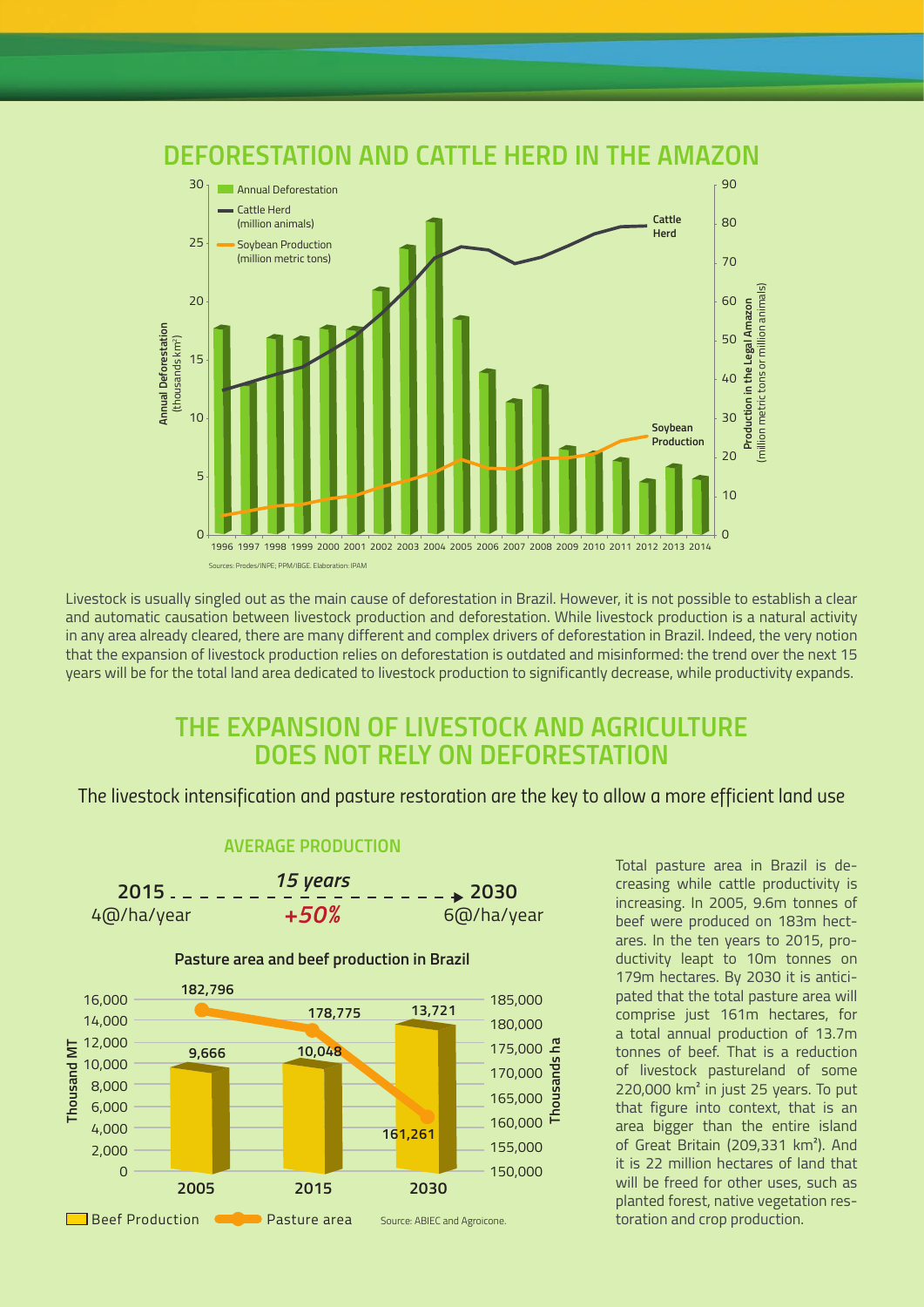### **SUSTAINABLE LIVESTOCK AND THE 2030 AGENDA FOR SUSTAINABLE DEVELOPMENT**

#### **COP 21 Paris Agreement 2015**

In the Paris Agreement, Parties committed to foster emissions reductions, to promote adaptation and resilience of ecosystems and to adopt low carbon emissions technologies.

#### **BRAZIL**

- Was the first developing country to commit to an absolute reduction.
- In its Intended Nationally Determined Contribution-iNDC, Brazil set absolute GHG reduction target of 37% on 2005 values by 2025, and of 43% by 2030.

#### **TO DO LIST**

- Strengthening and enforcing the implementation of the Forest Code - Restoration under the Law on Protection of Native Vegetation could lead to a carbon sequestration of up to 4.5bn tonnes of CO2e in the next 30 years.
- Restoring 15 million ha of pastureland and reforesting 12 million hectares by 2030, for multiple purposes.

#### **UN SDGs (Sustainable Development Goals)**

The approval of **UN SDGS (SUSTAINABLE DEVELOPMENT GOALS)**<br>in 2015 created a broad and long term agenda for sustainable development, comprising clear goals related to food security and nutrition, and environmental challenges closely related to food production. Sustainable Development Goals (SDGs) - General Session of the United Nations - 2015: creation of a broad and long-term agenda for sustainable development and poverty eradication. The SDGs that are closely related to the debate of sustainable livestock:





**GET FOOD SECURITY CONSUMPTION ENSURE SUSTAINABLE** 

**PRODUCTION PATTERNS SUSTAINABLE LAND USE**

Concerning SDG 15, it addresses the environmental protection perspective of eradicating poverty and sustainable development, ensuring the preservation of ecosystems as well as biodiversity. In this regard, as also stated in SDG 12, new methods of food production on a sustainable manner are vital in the future, since a poorly managed food production or farming can cause severe damages to the environment and biodiversity, both strictly linked mainly to deforestation.

In this sense, the challenges towards promoting sustainable livestock in Brazil, which has the recovery of degraded pastures, comprising intensification and the increase of productivity, the compliance process towards the Law on Protection of Native Vegetation and reduce deforestation are key factors for scaling up good practices and more sustainable production.

#### **Livestock production practices will play an important role in Brazil's contributions to the Paris Agreement**

"With the use of degraded pastures areas currently existing in Brazil and the adoption of low-carbon practices, by 2030 it will be possible to meet the demand for agricultural products and also reduce by 50% GHG emissions from the agricultural sector, without carrying out deforestation. Moderate intensification of livestock production, the use of no-tillage cultivation system and the implementation of IAFP (Integrated Crop-Livestock-Forestry) systems are key to achieving this scenario." (Imaflora)



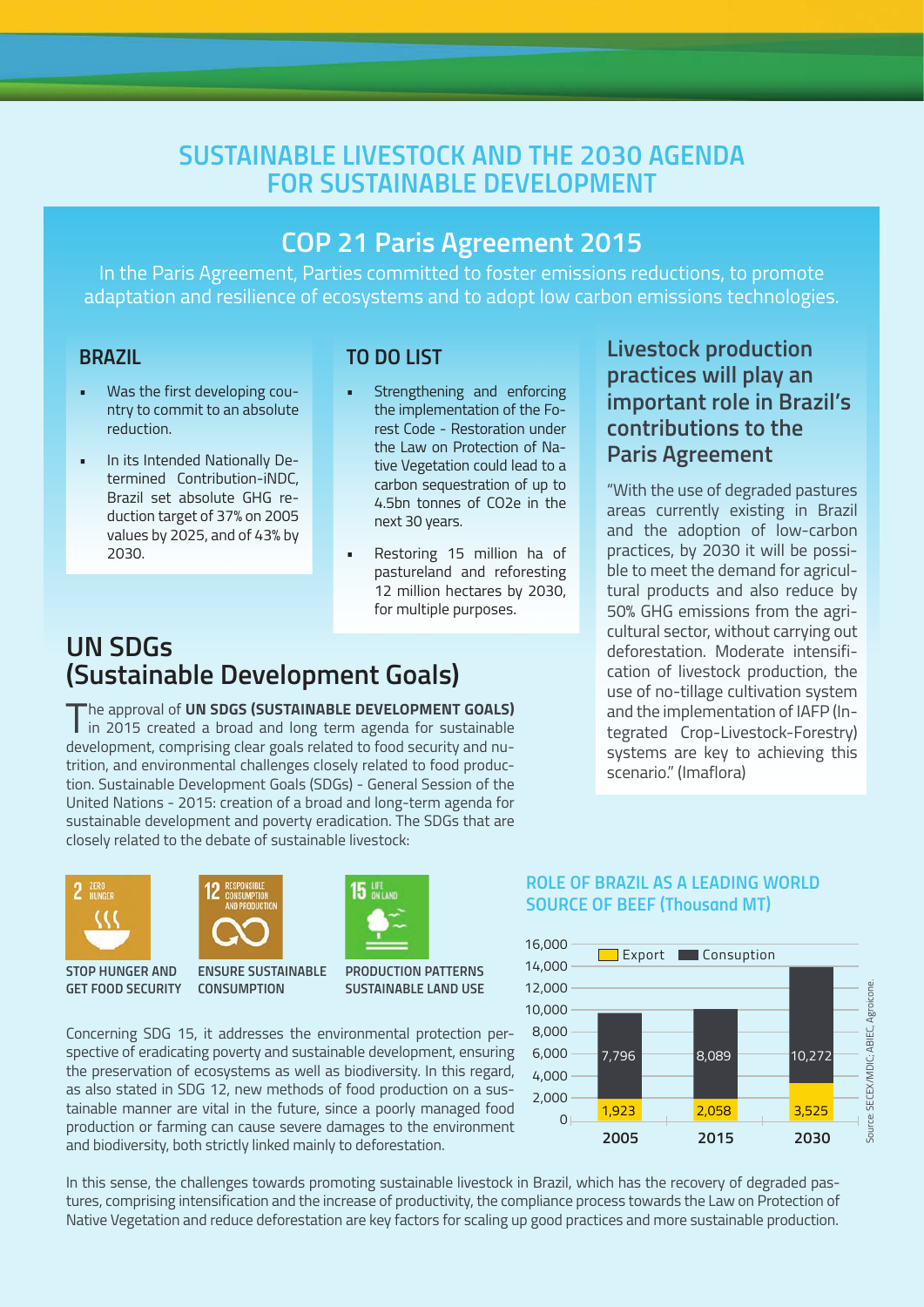### **GHG EMISSIONS AND LOW CARBON AGRICULTURE**



Brazilian GHGs emissions pattern has shifted in the last years. In 2005 emissions from the **land use, land use change and forestry (LULUCF)**  sectors represented 58% of the total emissions in CO2 equivalent. In 2012, this number shifted to 15% due to **deforestation reduction.**

#### **LAND USE IN BRAZIL (2014)**



Note: Calculations for all categories considered the best available data in 2014.

### **LIVESTOCK WATER USE**

15.500 *l/kg – BEEF Water Footprint*

**Restoration of degraded pastures is a key action aimed at addressing a responsible water use**

93%**green water** *(rainfall water)*

4%**blue water** *(surface and ground water)*

## **10 gray water**

*(water required for the dilution of effluents in the production process)*

### **ABC PLAN (LOW CARBON AGRICULTURE)**

It is a sector plan for mitigation and adaptation of climate change, created by the Federal Government and managed by the Ministry of Agriculture. There are specifically financial incentives for the 6 following most relevant actions (until 2020):

- Restoration of degraded pastures (15 million hectares);
- Zero tillage (8 million hectares);
- Biological nitrogen fixation (5,5 million hectares);
- Integrated crop-livestock-forestry iLPF (4 million hectares);
- Planted Forests (3 million hectares);
- **•** Treatment of animal waste  $(4, 4$  million m<sup>3</sup>).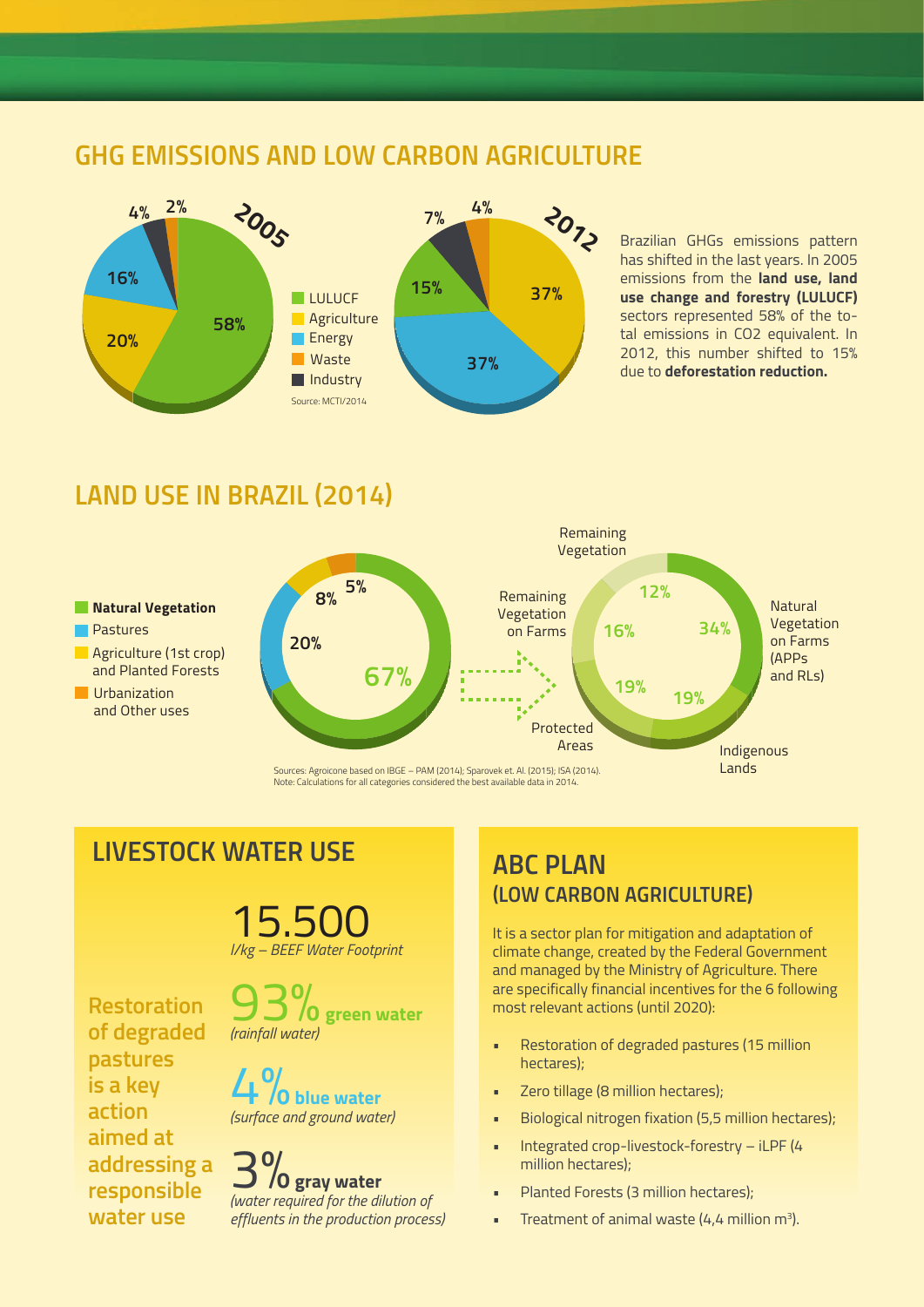#### *BRAZILIAN BIOMES AND LAW ON PROTECTION OF NATIVE VEGETATION (Federal Law no 12,651/2015)*

The Law on Protection of Native Vegetation is a key policy instrument to promote restoration of natural vegetation, curb illegal deforestation and regulate permitted conversion or legal deforestation. Key elements include the establishment of an Environmental Rural Registry (Cadastro Ambiental Rural, CAR, in Portuguese), Environmental Compliance Programmes (Programas de Regularização Ambiental – PRAs, in Portuguese), and obligations to keep and to restore Permanent Preservation Areas (APPs) and Legal Reserves areas (LRs).

APPs are preservation areas in both rural and urban environments, and vary according to different criteria. LRs are the percentage of area in rural private propertie that must be preserved for native vegetation – the mandatory set-aside of land that cannot be farmed that goes from 20% in the South region to 80% in the Amazon. The CAR provides a national database that gathers all information on these APPs, LRs and where there is vegetation deficit. Producers are incentivised to enrol as the CAR provides them clear benefits as a tool for landscape and farm planning and transparency regarding their environmental compliance. From 2017 producers not registered in the CAR will not be eligible for public credit. The PRAs define the specific compliance rules to be followed by those producers in APP and/or LR areas.

This compliance process creates a great opportunity to balance production and protection, generating a restoration agenda for Brazil. Brazil foresees the restoration of up to 12 million hectares of forests.



#### *CHALLENGES TO INCREASE PRODUCTIVITY*

In the last 10 years, the number of animals increased mostly in the North of Brazil, while stabilized in the South and South-<br>Least. It is important to notice, however, that the pasture area is decreasing while cattle prod In the last 10 years, the number of animals increased mostly in the North of Brazil, while stabilized in the South and Southintensification, genetics and good practices are key to a continuous improvement of livestock sustainability in Brazil, having the deforestation reduction and pastureland restoration as a basis.



#### **Key challenges to promote productivity increase and sustainable practices:**

- educating about livestock intensification and its benefits to the producers and to the environment;
- improving access to rural credit enabling the investment of less capitalized producers;
- providing funding to contract technical assistance to implement intensification;
- supporting producers to comply with environmental protection laws.